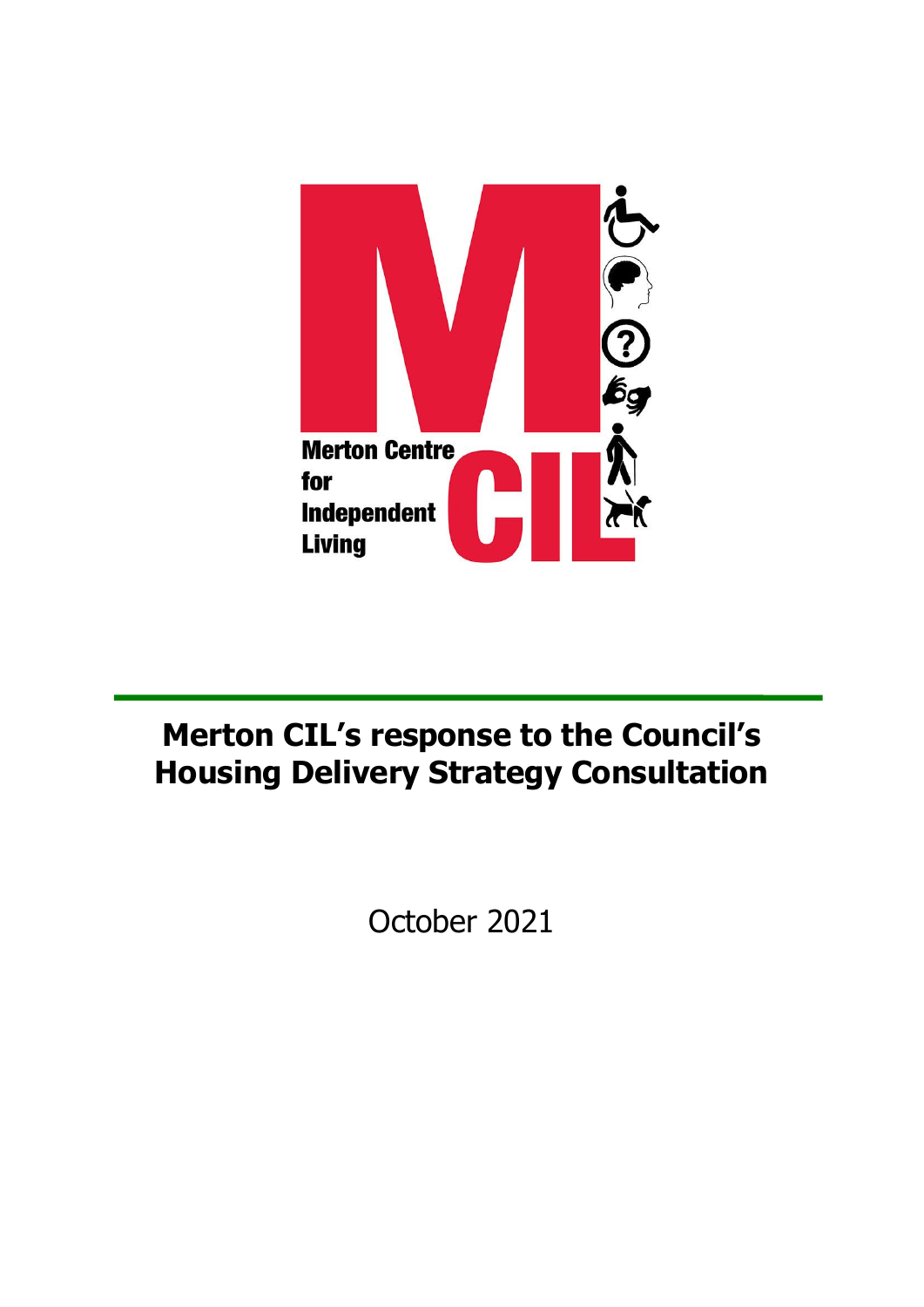#### **Background**

#### **About Merton CIL**

Merton CIL is a pan-Disability user-led Deaf and Disabled People's Organisation that has been supporting Deaf and Disabled People in the borough since 2008. We work with people with all types of impairment including physical impairments, sensory impairments, mental health service users, people with learning difficulties and people with chronic illness or long term ill-health. Many of our service users have more than one impairment, and many are also carers and/or parents. Deaf and Disabled People do not have to be members to use our services but we do have an ever-growing membership who shape our direction and focus as an organisation. At the end of 2020 Merton CIL had 362 members.

In 2020 our advice and advocacy service worked with 265, providing just over 1,000 sessions of advice on a range of issues including social care, benefits, and hate crime. Many of the service users we support experience problems with a range of issues that are often interlinked. We also reached over 1,000 people through events and outreach, and just over 3,000 people followed us across our social media platforms.

While Merton CIL's main role is to provide advice and advocacy support for individuals, we also engage with local consultation and co-production to work with the Council and the voluntary sector in the borough.

#### **Deaf and Disabled people in Merton**

The London Borough of Merton has a population of 209,421 people<sup>1</sup>. According to the 2011 census, 25,232 residents felt their day-to-day activities were limited a little or a lot, about 12% of the population.

The Greater London Authority (GLA) estimates that by 2020 Merton's population had increased by just over 1% to 211,787, which would bring the number of Deaf and Disabled people to approximately 25,484. <sup>2</sup>The GLA projects that Merton's population will increase to 225,157 people by 2031. If the proportion of Deaf and Disabled people remains at 12%, this would mean there will be 27,018 Deaf and Disabled people in Merton in 2031. The likelihood is that the ageing population will mean the proportion of Deaf and Disabled people will increase.

<sup>1</sup><https://data.merton.gov.uk/>

<sup>&</sup>lt;sup>2</sup> https://maps.london.gov.uk/population-projections/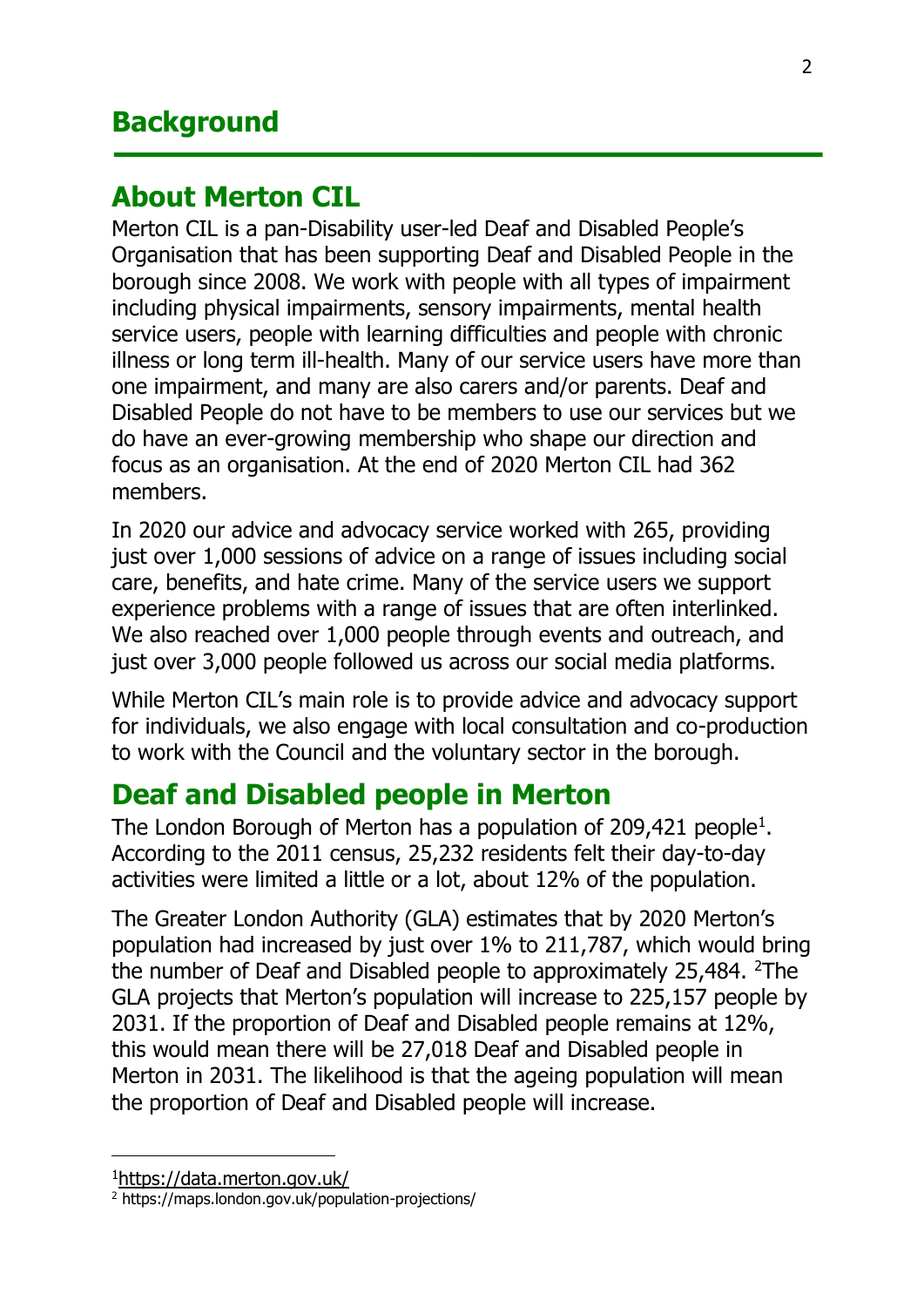The Council's disability profile gives the following figures about different types of impairment/disability in 2018: <sup>3</sup>

- 27,300 Deaf people/people with hearing loss
- 2,400 people with visual impairments
- 13,000 people with physical impairments aged  $18 65$
- 4,800 people over 65 with mobility impairments
- 3,900 people with learning difficulties.

3

https://www.merton.gov.uk/assets/Documents/www2/Merton%20Disability%20Health%20and%20C are%20Profile%20October%202018%20V4.pdf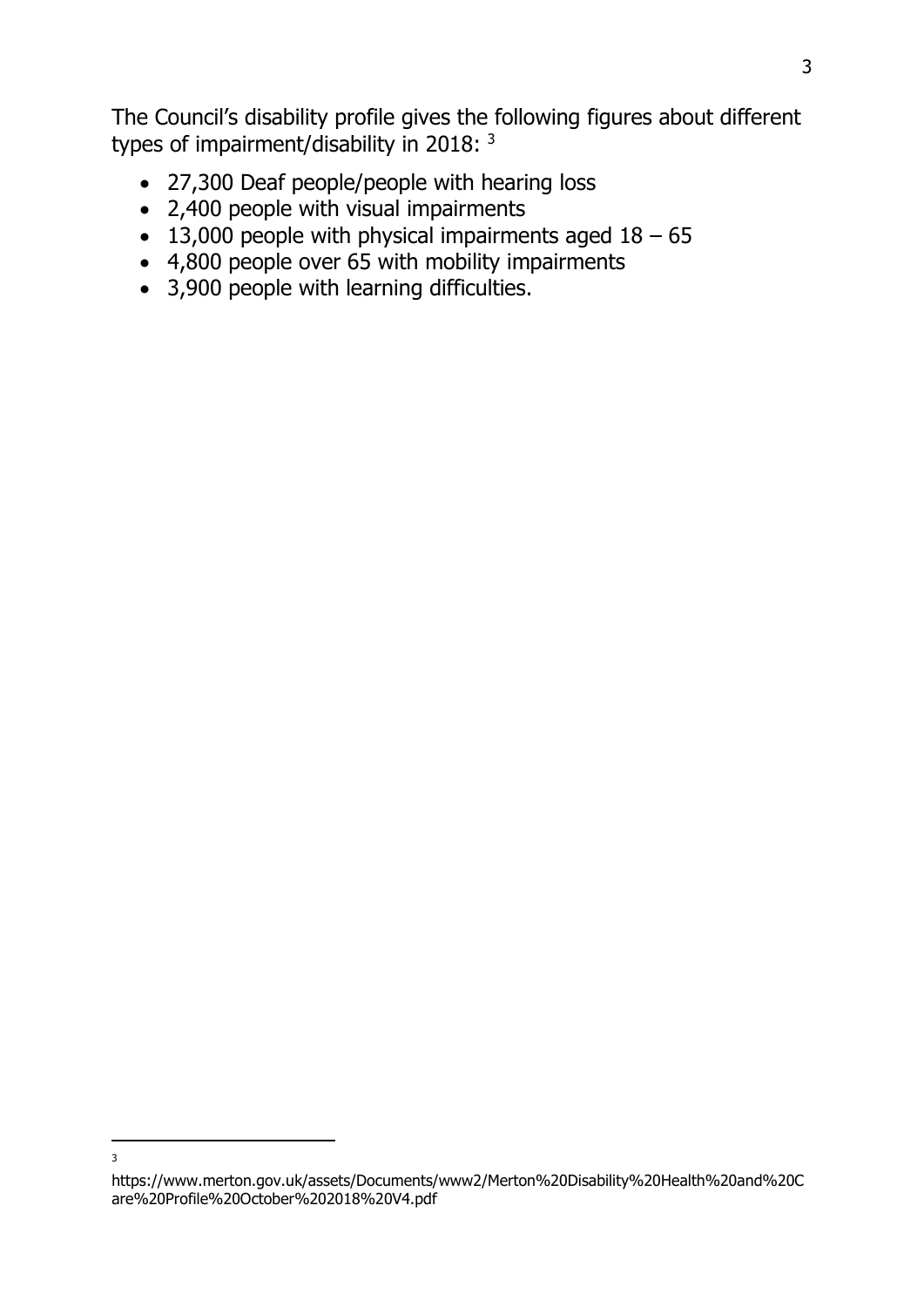## **Overview**

Many of the issues covered in the strategy do not come within Merton CIL's expertise on housing. However, we believe that the strategy is severely lacking in its consideration of the delivery of housing for Deaf and Disabled people.

While it is welcome that the strategy includes a section on housing for people with particular needs, this is not underpinned by the overall strategy for building new accessible housing. Merton CIL is surprised that there is no mention of the Building Regulations Part M4(2) for general accessibility and Part M4 (3) for full wheelchair access in new housing.

The section notes (paragraph 3.5) that the target for new homes in the London Plan was not met in 2018 – 2019. It should also be recorded that the most recent figures for the targets for new accessible housing in the last three Annual Monitoring Reports for the London Plan published by the Mayor show these have been missed:

| $9.3\%$ |
|---------|
|         |
| 7%      |
| 9%      |
|         |

4 5 6

Issues with the targets are clearly not specific to Merton, but, except for the general accessibility standard in  $2016 - 2017$ , they both missed the target and missed them at rates above the level at which they are missed in London as a whole.

Merton CIL is concerned that the strategy makes no reference to these issues and believes it is essential for them to be addressed by the strategy. We would like to see consideration given to how these and other targets are delivered in the future and what will be done to remedy the situation years when targets.

In 2018 the Equality and Human Rights Commission (EHRC) published a report called Housing and disabled people: Britain's hidden crisis which

<sup>4</sup> https://www.london.gov.uk/sites/default/files/amr\_16\_final.pdf

<sup>5</sup> https://www.london.gov.uk/sites/default/files/amr\_15\_final.pdf

<sup>6</sup> https://www.london.gov.uk/sites/default/files/amr\_14\_final.pdf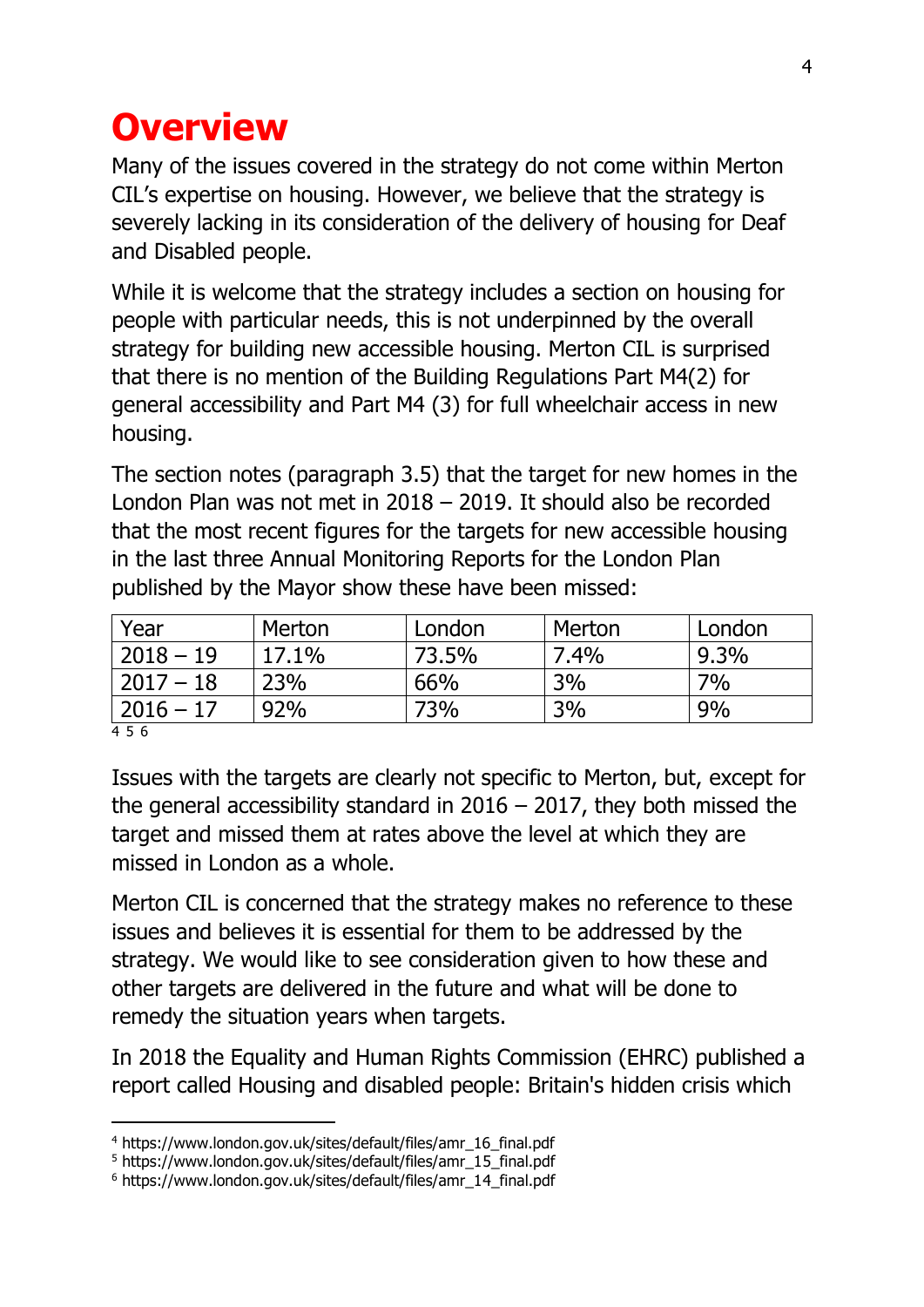showed the scale of the housing problems faced by Deaf and Disabled people. <sup>7</sup> The report made a range of recommendations for central and local government and called for councils to:

- Increase and improve data collection about accessible housing
- Introduce accessible housing registers
- Remove bureaucratic barriers to making adaptations

We believe these points should fall within the housing delivery strategy, and that the Council should adopt the full range of recommendations made by the EHRC and use its accompanying tool kit for local authorities to implement its recommendations. <sup>8</sup>

<sup>7</sup> https://www.equalityhumanrights.com/en/publication-download/housing-and-disabled-peoplebritains-hidden-crisis

<sup>8</sup> [https://www.equalityhumanrights.com/en/publication-download/housing-and-disabled-people](https://www.equalityhumanrights.com/en/publication-download/housing-and-disabled-people-toolkit-local-authorities-england)[toolkit-local-authorities-england](https://www.equalityhumanrights.com/en/publication-download/housing-and-disabled-people-toolkit-local-authorities-england)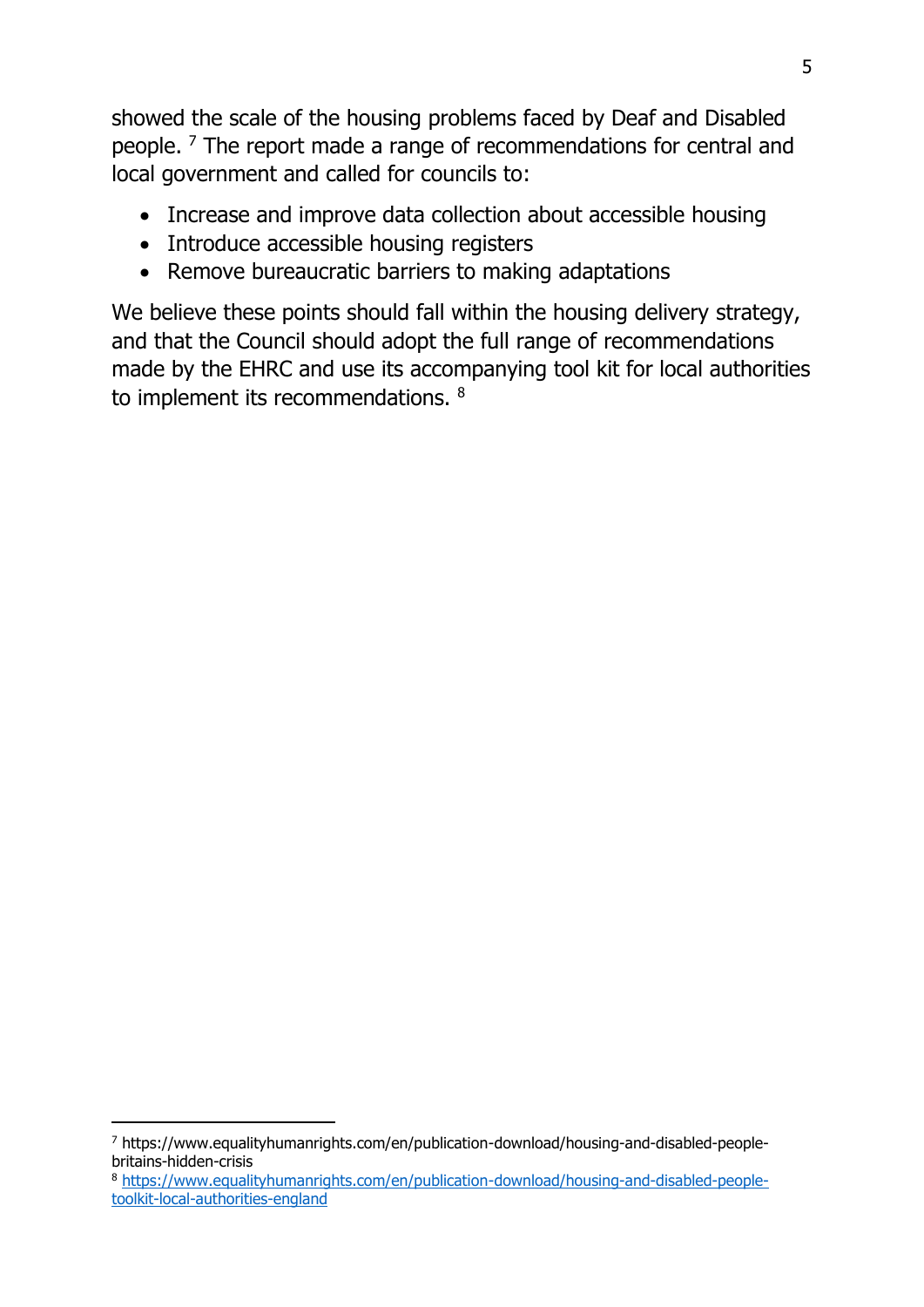# **Responses to sections of the strategy**

## **Section 2: The vision**

Given the acute lack of accessible housing, as identified by the Equality and Human Rights Commission, Merton CIL believes that the vision of the housing delivery strategy should explicitly state that the 'match of identified need' includes all housing will meet accessibility standards.

Affordability is also a key issue to Deaf and Disabled people, as it is to all sections of the community, and we believe this should also be included in the vision. Delivery of quality housing will not resolve the housing crisis if it is unaffordable.

## **Section 3: Background and context**

This section gives no consideration of the availability of accessible housing in the borough. This is a serious omission that needs to be addressed.

As far as we are aware, the Council has not acted on the Equality and Human Rights Commission's recommendation in 2018 that councils should monitor the availability of accessible social housing in the borough. We believe this would have given essential further detail to the background and context of this strategy.

## **Section 4: What does Merton need?**

The analysis of the housing register highlights again that the Council has not acted on the Equality and Human Rights Commission's recommendation that councils should monitor the situation of Disabled people on their housing registers. The Commission said local authorities should use best practice in the use of accessible housing registers along with increasing their knowledge of accessible housing stock.

We are also concerned by the assertion in the strategy that housing demand is relatively stable. It is accurate to say this looking at the three years 2017 – 2020 as is done in the strategy but looking at a longer time frame using statistics from central government, it increased year on year from 7,625 in 2014 to the peak of over 10,215 in 2018/19. This represented a 34% increase compared with a 4.7% decrease London-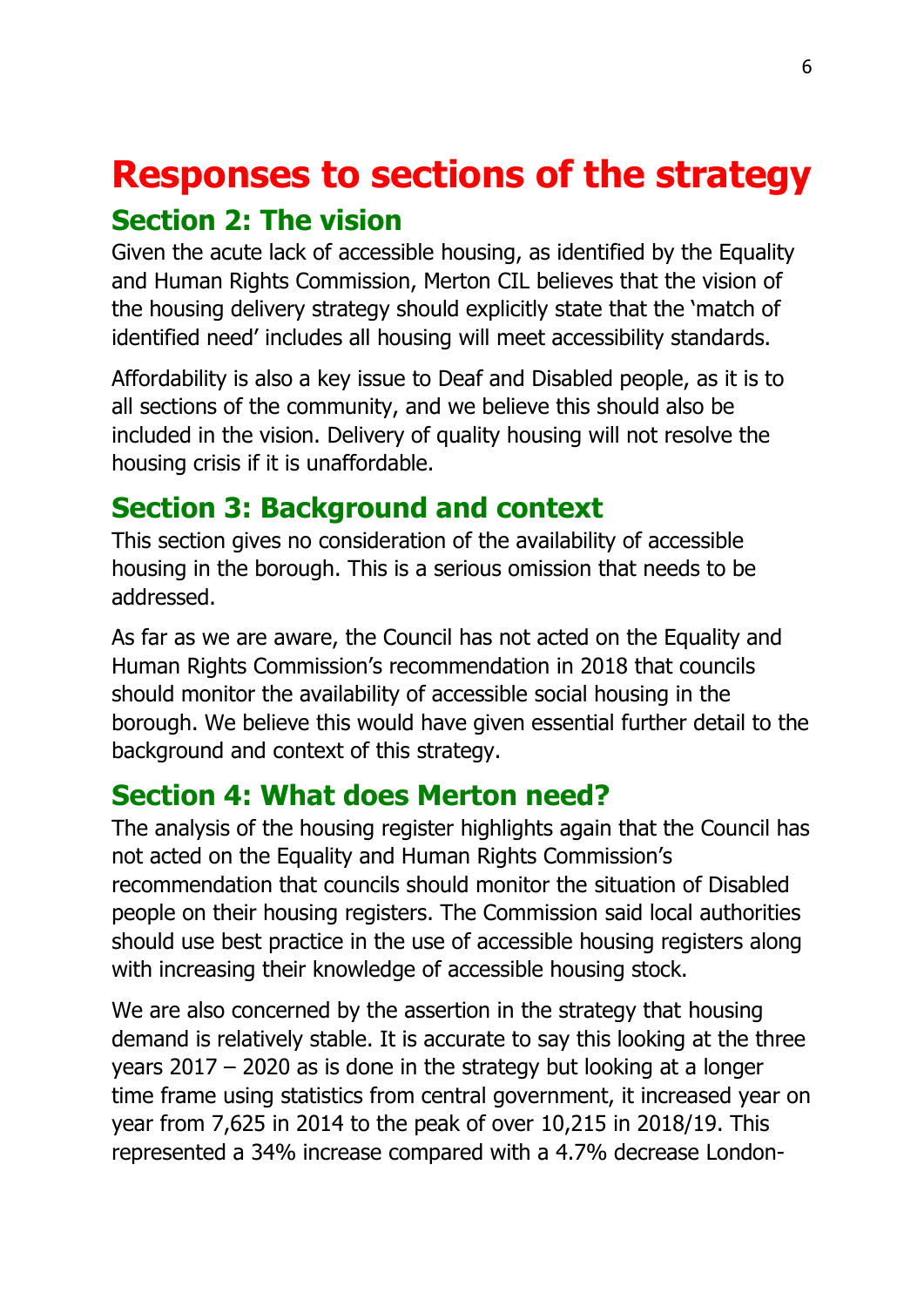wide in the same period (although we note that differing waiting list policies between different boroughs).

We are surprised that point 4.24 makes such a vague point that:

'consideration needs to be given to the supply of decent and accessible accommodation, across all tenures, that can be adapted to help people live at home for as long as possible and where additional care and support can be increased and decreased as necessary.'

The point about housing that can be adapted is covered by Part M4(2) of the building regulations and the Council's target that 90% of new housing should meet this standard, with the remaining 10% meeting the higher standard for wheelchair accessibility, as discussed above. It is concerning that the Building Regulation's provisions for accessible housing are not referenced here, or elsewhere in the strategy.

#### **Section 6: Delivering the Right New Homes**

Merton CIL supports the emphasis on affordability as physically accessible homes will remain inaccessible if they are not affordable. We would just add that it is well documented that Deaf and Disabled people are statistically amongst the lowest paid and least well off in society, so are likely to experience difficulties around the affordability of housing.

#### **Section 8: Direct intervention**

We are interested in the ideas of self-build and community built housing (point 8.11) and would be keen to explore how Deaf and Disabled people might be involved in developing small scale housing as a way to ensure new housing is truly accessible. It is important to note that many believe the building regulations need to be improved and a government review is currently in progress.

## **Section 9. Density and Intensification**

Merton CIL has a general concern about high-density housing, which we know the Council is exploring through the local plan. This generally means high rise building and this has particular implications for many Deaf and Disabled people. Any plans for high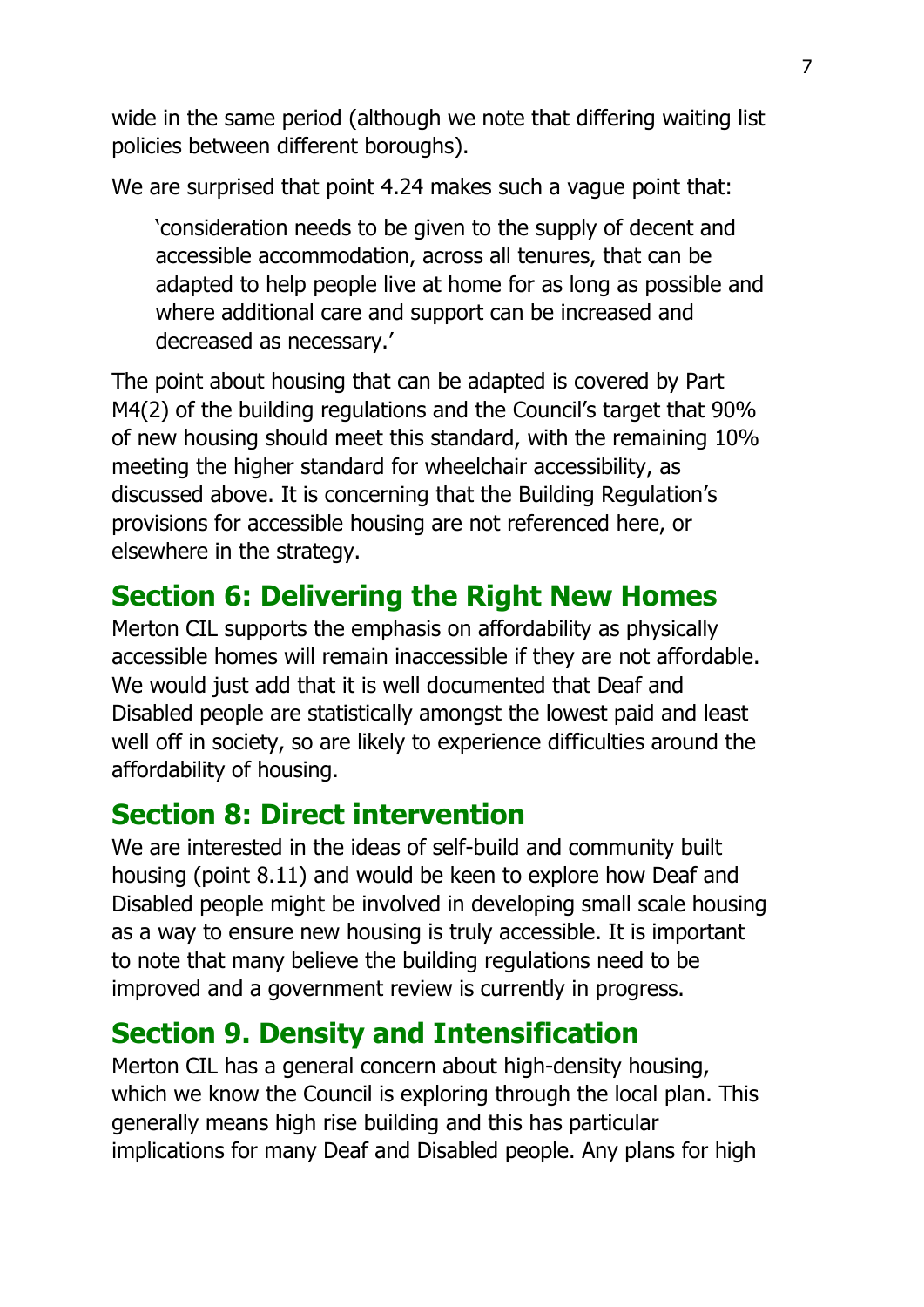density/high rise housing needs to be accompanied by plans to ensure accessibility and safety.

On point 9.5 regarding climate change issues, we would make the point that meeting standards on accessibility reduces the need for remedial building work and the impact this has on the environment.

#### **Section 10. Housing for particular needs**

Again, the lack of any reference to the Part M regulations and the Council's existing targets is a concern.

Points 10.4 and 10.5 refer to interventions around aids and adaptions and Disabled Facilities Grants and the need to link housing policy and service to Adult Social Care and other services. We would recommend the strategy includes a requirement to develop a strategy for improving and increasing housing for Deaf and Disabled people in the borough. Merton CIL believes a holistic approach to the housing crisis is needed to effectively address the housing crisis for Deaf and Disabled people. This would be an opportunity to address issues around occupational therapy and the vital role it plays in aids and adaptations, the way medical assessments for the waiting list and homelessness applications and repairs and maintenance, all of which are significant concerns to Deaf and Disabled people.

This all links to the next section.

Merton CIL has done little work in relation to care homes or supported living but agrees with the plans in the strategy about the need for work to clarify the best options for people and develop appropriate accommodation with the required support.

## **Section 11. Using and improving existing stock**

This section seems to focus on regeneration without any consideration of the benefits of refurbishment. We believe there are cases where refurbishment may be a preferable option, involving less disruption to people's lives, which can have a particular impact on Deaf and Disabled people and has less impact on the environment.